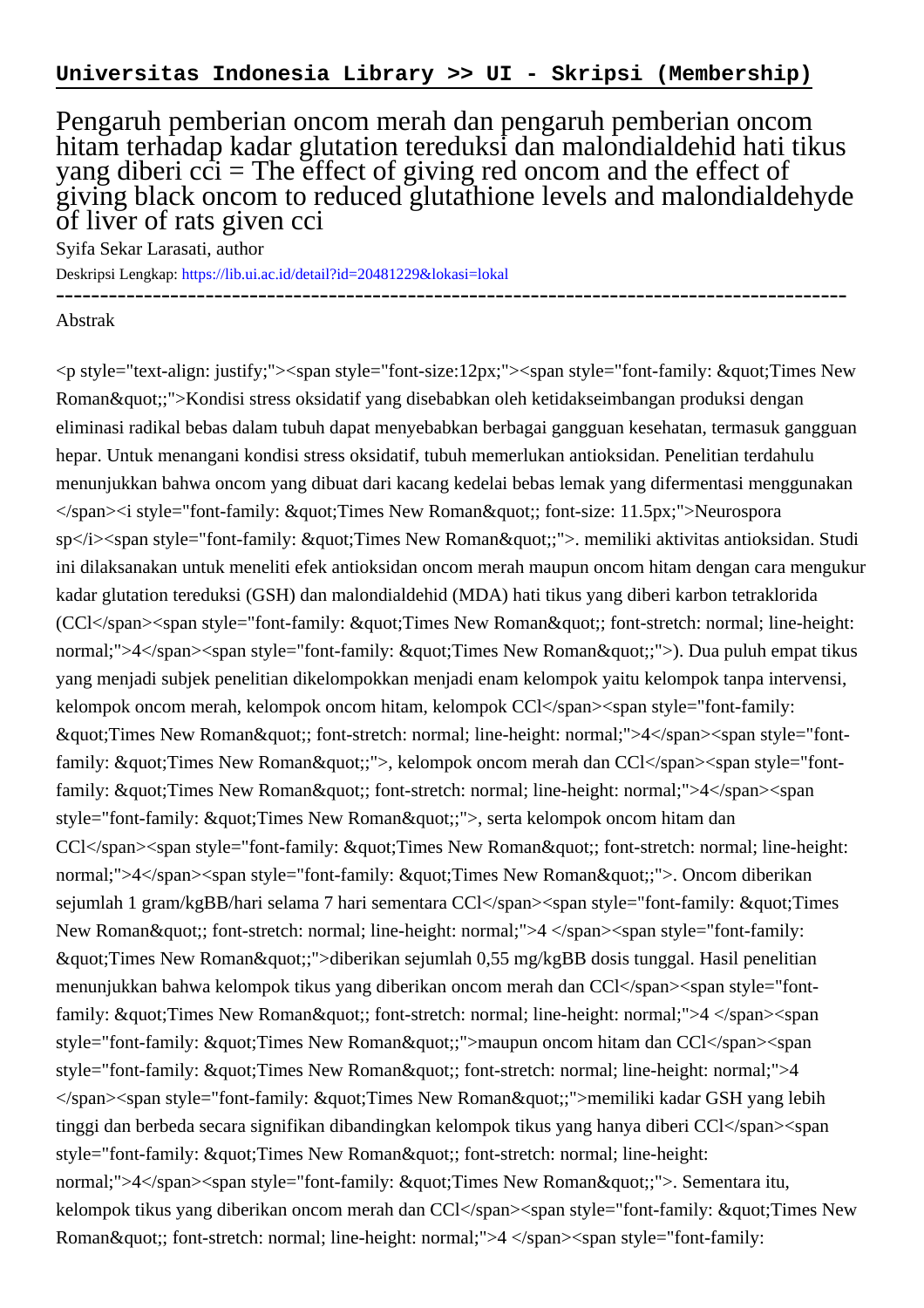& guot; Times New Roman & guot;;">maupun oncom hitam dan CCl</span><span style="font-family: "Times New Roman"; font-stretch: normal; line-height: normal;">4 </span><span style="fontfamily: "Times New Roman";">memiliki kadar MDA yang lebih rendah dibandingkan kelompok tikus yang hanya diberi CCl</span><span style="font-family:  $\&$ quot;Times New Roman $\&$ quot;; font-stretch: normal; line-height: normal;">4 </span><span style="font-family: &quot; Times New Roman";">tetapi perbedaan tersebut tidak signifikan.</span></span></p>>>>>> hr />> />> style="text-align: justify;"><span style="font-size:12px;"><i style="font-family: &quot;Times New Roman&quot;; font-size: 11.5px;">Oxidative stress, which is caused by the imbalance between production and elimination of free radicals, can trigger health problems, including liver disease. Antioxidants are required to minimalize oxidative stress. The preceeding studies indicate that oncom which was made from defatted soybean and fermented using Neurospora sp. possesses antioxidant activity. This study is conducted to investigate the antioxidant activity of red oncom and black oncom by the measurement of reduced glutathione (GSH) and malondialdehyde (MDA) level on rat' liver which is given carbon tetrachloride (CCl</i> span style="font-family: "Times New Roman"; font-stretch: normal; line-height: normal;"> $\langle i \rangle$  4 $\langle i \rangle$  /span> $\langle i \rangle$  style="font-family: "Times New Roman"; font-size: 11.5px;">). Twenty four rats for the experiment are divided onto six groups; no intervention group, red oncom group, black oncom group, CCl</i><span style="font-family:  $\&$  quot; Times New Roman  $\&$  quot;; font-stretch: normal; line-height: normal;"> $\langle i \rangle$   $\langle i \rangle$   $\langle j \rangle$  style="font-family: & quot; Times New Roman & quot;; font-size: 11.5px;">group, red oncom and CCl</i><span style="font-family: &quot;Times New Roman"; font-stretch: normal; line-height: normal;"> $\langle i \rangle$   $\langle i \rangle$   $\langle j \rangle$ span> $\langle i \rangle$  style="font-family:  $\&$ quot;Times New Roman $\&$ quot;; font-size: 11.5px;">group, and black oncom and CCl</i><span style="font-family: "Times New Roman"; font-stretch: normal; line-height: normal;"><i>4  $\langle$ i> $\langle$ span> $\langle$ i style="font-family: "Times New Roman"; font-size: 11.5px;">group. Oncom was given at dosage 1 gram/kgBW/day for 7 days while CCl</i><span style="font-family: &quot;Times New Roman"; font-stretch: normal; line-height: normal;"> $\langle i \rangle \langle i \rangle$  //span> $\langle i \rangle$  style="font-family: " Times New Roman"; font-size: 11.5px;">was given 0,55 mg/kgBW single dose. The findings indicate that rats which are given red oncom and CCl</i><span style="font-family:  $\&$ quot;Times New Roman"; font-stretch: normal; line-height: normal;">
i>4 </i>
/span>
i style="font-family: " Times New Roman & quot;; font-size: 11.5px;">and also rats which are given black oncom and CCl</i><span style="font-family:  $&$ quot;Times New Roman $&$ quot;; font-stretch: normal; line-height: normal;"> $\langle i \rangle$  </i> $\langle i \rangle$ span> $\langle i \rangle$  style="font-family: "Times New Roman"; font-size:  $11.5px$ ;">possess significantly higher GSH level compared to rats which are given  $CCI$   $\langle i \rangle$  <span style="font-family: "Times New Roman"; font-stretch: normal; line-height: normal;"> $\langle i \rangle$  4 $\langle i \rangle$  /span> $\langle i \rangle$  style="font-family: " Times New Roman "; font-size: 11.5px;">. Meanwhile, rats which are given red oncom and CCl</i>
span style="font-family:  $\&$  auot: Times New Roman"; font-stretch: normal; line-height: normal;"> $\langle i \rangle \langle i \rangle$  /j> $\langle j \rangle$  style="font-family:  $\&$  austermies New Roman  $\&$  austermies in the size: 11.5px;" > and also rats which are given black oncom and CCl</i><span style="font-family:  $\&$ quot;Times New Roman $\&$ quot;; font-stretch: normal; line-height: normal;"> $\langle i \rangle$ 4  $\langle i \rangle$  /span> $\langle i \rangle$  style="font-family: "Times New Roman"; font-size:  $11.5px$ ;">possess insignificantly lower MDA level compared to rats which are given  $CCI<sub>i</sub>$  \[ style="font-family: "Times New Roman"; font-stretch: normal; line-height: normal;"> $\langle i \rangle$  4 $\langle i \rangle$  /span> $\langle i \rangle$  style="font-family: & quot; Times New Roman & quot;; font-size: